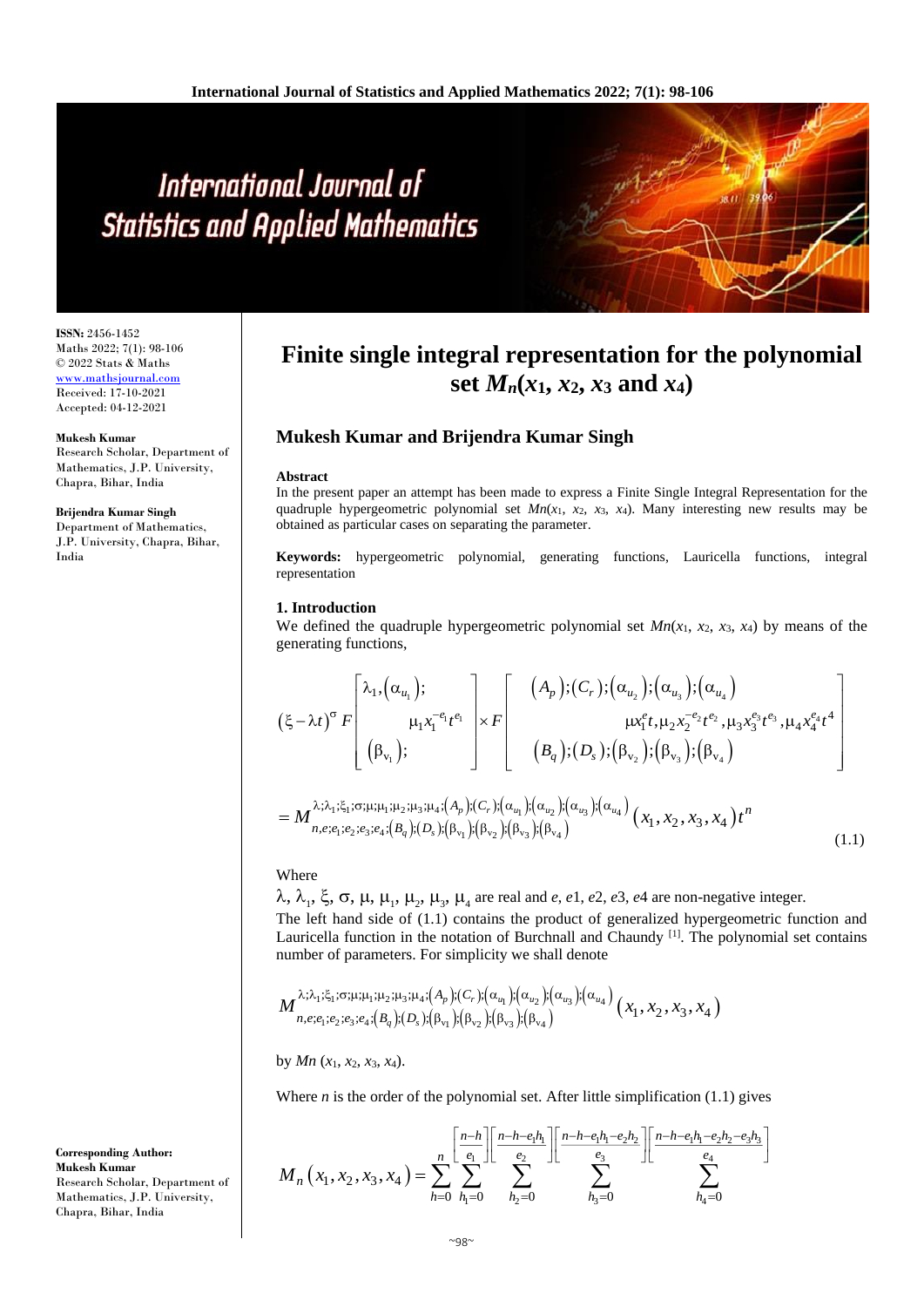$$
\times \frac{\left[ (A_{p}) \right]_{n-h-e_{1}h_{1}-(e_{2}-1)h_{2}-(e_{3}-1)h_{3}-(e_{4}-1)h_{4}} \times \frac{\left[ (B_{q}) \right]_{n-h-e_{1}h_{1}-(e_{2}-1)h_{2}-(e_{3}-1)h_{3}-(e_{4}-1)h_{4}} \times \frac{\left[ (C_{r}) \right]_{n-h-e_{1}h_{1}-e_{2}h_{2}-e_{3}h_{3}-e_{4}h_{4} \left[ (\alpha_{u_{1}}) \right]_{h_{1}} \left[ (\alpha_{u_{2}}) \right]_{h_{2}} \left[ (\alpha_{u_{3}}) \right]_{h_{3}} \left[ (\alpha_{u_{4}}) \right]_{h_{4}} \times \frac{\left[ (D_{s}) \right]_{n-h-e_{1}h_{1}-e_{2}h_{2}-e_{3}h_{3}-e_{4}h_{4} \left[ (\beta_{v_{1}}) \right]_{h_{1}} \left[ (\beta_{v_{2}}) \right]_{h_{2}} \left[ (\beta_{v_{3}}) \right]_{h_{3}} \left[ (\beta_{v_{4}}) \right]_{h_{4}} \times \frac{(\sigma)_{h} \lambda^{h} (\lambda_{1})_{h_{1}} \mu_{1}^{h_{1}} \mu_{2}^{h_{2}} \left( \mu_{3} x_{3}^{e_{3}} \right)^{h_{3}} \times \frac{\left( \mu_{4} x_{4}^{e_{4}} \right)^{h_{4}} \left( \mu x_{1}^{e} \right)^{n-h-e_{1}h_{1}-e_{2}h_{2}-e_{3}h_{3}-e_{4}h_{4}} \times \frac{\left( \sigma^{2} h_{1} h_{1} \right)_{h_{1}} \mu_{1}^{h_{1}} \mu_{2}^{h_{2}} \left( \mu x_{2}^{e_{3}} \right)^{h_{3}} \times \frac{\left( \mu_{4} x_{4}^{e_{4}} \right)^{h_{4}} \left( \mu x_{1}^{e} \right)^{n-h-e_{1}h_{1}-e_{2}h_{2}-e_{3}h_{3}-e_{4}h_{4}} \times \frac{\left( \sigma^{2} h_{1} h_{1} \right)_{h_{1}} \mu_{2}^{h_{1} h_{2}} \left( \mu x_{2}^{e_{4}} \right)_{h_{3}} \times \frac{\left( \mu x_{1}^{e_{4}} \right)_{h_{4}} \
$$

**2. Notations**

- **(A)** (i)  $(n) = 1, 2, \ldots, n-1, n$ .
- (ii) (*ap*) = *a*1, *a*2, *a*3, …… *ap*.
- (iii) (*ap*; *i* ) = *a*1, *a*2, *a*3, …… *ai*  1, *ai* + 1 …… *ap*.
- **(B)** (i) [(*ap*)] = *a*1, *a*2, *a*3 …… *ap*.

(ii)  
\n(iii)  
\n
$$
\left[ \left( a_p \right) \right]_n = \prod_{i=1}^p \left( a_i \right)_n = \left( a_1 \right)_n \left( a_2 \right)_n \left( a_3 \right)_n \dots \left( a_p \right)_n
$$
\n
$$
\left[ \left( a_p \right) + m(p) \right]_n = \prod_{i=1}^p \left( a_i + m_i \right).
$$

(C) (i) 
$$
\Delta(a;b) = \frac{b}{a}, \frac{b+1}{a}, \frac{b+2}{a} + \dots + \frac{b+a-1}{a}.
$$

(ii) 
$$
\Delta(a(1);b) = \frac{b}{a}, \frac{b+1}{a}, \frac{b+2}{a}, \dots, \frac{b+a-2}{a}
$$

(iii) 
$$
\Delta(m;(a_p)) = \left(\frac{a_1 + r - 1}{m}\right), \, \begin{matrix} r = 1, \dots, m \\ i = 1, \dots, p \end{matrix}
$$

(iv)  $\Delta(a; b \pm c \pm d) = \Delta(a; b + c + d), \Delta(a; b + c - d), \Delta(a; b - c + d), \Delta(a; b - c - d),$ 

$$
\Delta_k [a;b] = \prod_{r=1}^a \left(\frac{b+r-1}{a}\right)_k = \left(\frac{b}{a}\right)_k \left(\frac{b+1}{a}\right)_k \cdots \left(\frac{b+a-1}{a}\right)_k.
$$

(ii) 
$$
\Delta_k \left[ a(1); b \right] = \left( \frac{b}{a} \right)_k \left( \frac{b+1}{a} \right)_k \cdots \left( \frac{b+a-2}{a} \right)_k.
$$

$$
\Delta_k \left[ m \left( a_p \right) \right] = \prod_{i=1}^p \prod_{r=1}^a \left( \frac{a_i + r - 1}{m} \right)_k.
$$

 $\left($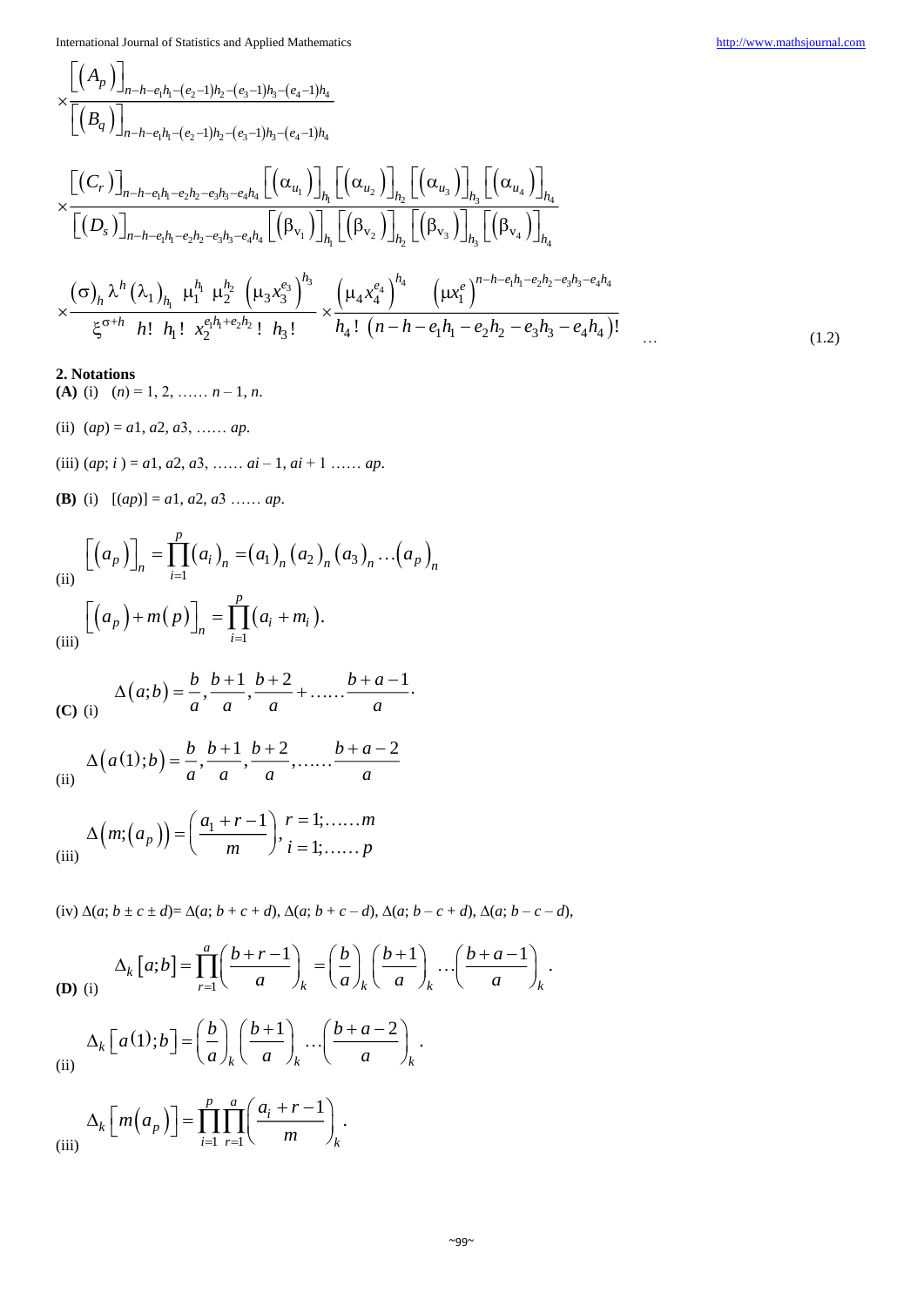(E) (i)  
\n
$$
\Gamma\left[\left(a_{p}\right)\right] = \prod_{i=1}^{p} \left(a_{i}\right).
$$
\n
$$
\Gamma\left[a + \frac{\left(m\right)}{m}\right] = \prod_{r=1}^{m} \left(a + \frac{r}{m}\right).
$$

(iii)

 $(a,b)$ 

,

$$
\Gamma\left[\Delta(m); \left(a_p\right)\right] = \prod_{i=1}^p \prod_{r=1}^m \Gamma\left(\frac{a_i + r - 1}{m}\right)
$$

$$
(F) (I) \quad \Gamma_* (a \pm b) = \Gamma(a+b) \Gamma(a-b).
$$

1

*a*

*r*  $(a,b)$ <sup> $=$ </sup> $\prod_{r}$  $\left( \frac{b+r}{q} \right)$  $\Gamma[(a,b)] = \prod_{r=1}^{a} \Gamma\left(\frac{b+r-1}{a}\right)$ 

(ii) 
$$
\Gamma_{**}(a+b) = \Gamma(a+b)\Gamma(a+b)
$$

$$
K = \frac{\left[ (A_p) \right]_n \left[ (C_r) \right]_n \left( \mu x_1^e \right)^n}{\left[ \left( B_q \right) \right]_n \left[ (D_k) \right]_n \xi^{\sigma} n!}
$$

1

**3. Theorem:** For  $e_2 > 1$ ,  $e_3 > 1$  and  $e_4 > 1$ , then

$$
M_{n}(x_{1},x_{2},x_{3},x_{4}) = \frac{\Gamma(1+a)\Gamma(1+a-b-c)\Gamma(1+a-b-d)\Gamma(1+a-c-d)}{\Gamma(d)\Gamma(1+a-b)\Gamma(1+a-c)\Gamma(1+a-2d)\Gamma(1+a-b-c-d)}
$$
  
\n
$$
\times K\int_{0}^{1} x_{1}^{d-1}(1-x_{1})^{(a-2d)} \, {}_{4}F_{3}\left[\begin{array}{c} a_{1}1+\frac{a}{2},b_{2};\\ a_{2}1+a-b_{1}1+a-c;\\ \frac{a}{2},1+a-b_{1}1+a-c; \end{array}\right]_{r_{1}^{1+q+s}:u_{1}u_{2}u_{3}u_{4}}^{r_{1}^{1+q+s}:u_{1}u_{2}u_{3}u_{4}}\right]
$$
  
\n
$$
= \left[\begin{bmatrix} -n;e,e_{1},e_{2},e_{3},e_{4}\end{bmatrix},\left[\begin{bmatrix} (1-(B_{q})-n):e,e_{1},e_{2}-1,e_{3}-1,e_{4}-1\\ (1-(A_{p})-n):e,e_{1},e_{2}-1,e_{3}-1,e_{4}-1 \end{bmatrix},\left[\begin{bmatrix} (1-(D_{s})-n):e,e_{1},e_{2},e_{3},e_{4}\end{bmatrix},\left[\begin{bmatrix} (\alpha_{u_{1}}):1\\ (\alpha_{u_{2}}):1 \end{bmatrix},\left[\begin{bmatrix} (\alpha_{u_{3}}):1\\ (\alpha_{u_{3}}):1 \end{bmatrix},\left[\begin{bmatrix} (\alpha_{u_{4}}):1\\ (\alpha_{u_{4}}):1 \end{bmatrix},\left[\begin{bmatrix} (\alpha_{u_{4}}):1\\ (\alpha_{u_{4}}):1 \end{bmatrix},\left[\begin{bmatrix} (\alpha_{u_{4}}):1\\ (\alpha_{u_{4}}):1 \end{bmatrix},\left[\begin{bmatrix} (\alpha_{u_{4}}):1\\ (\alpha_{u_{4}}):1 \end{bmatrix},\left[\begin{bmatrix} (\alpha_{u_{4}}):1\\ (\alpha_{u_{4}}):1 \end{bmatrix},\left[\begin{bmatrix} (\alpha_{u_{4}}):1\\ (\alpha_{u_{4}}):1 \end{bmatrix},\left[\begin{bmatrix} (\alpha_{u_{4}}):1\\ (\alpha_{u_{4}}):1 \end{bmatrix},\left[\begin{bmatrix} (\alpha_{u_{4}}):1\\ (\alpha_{u_{4}}):1 \end{bmatrix},\left[\begin{bmatrix} (\alpha_{u_{4
$$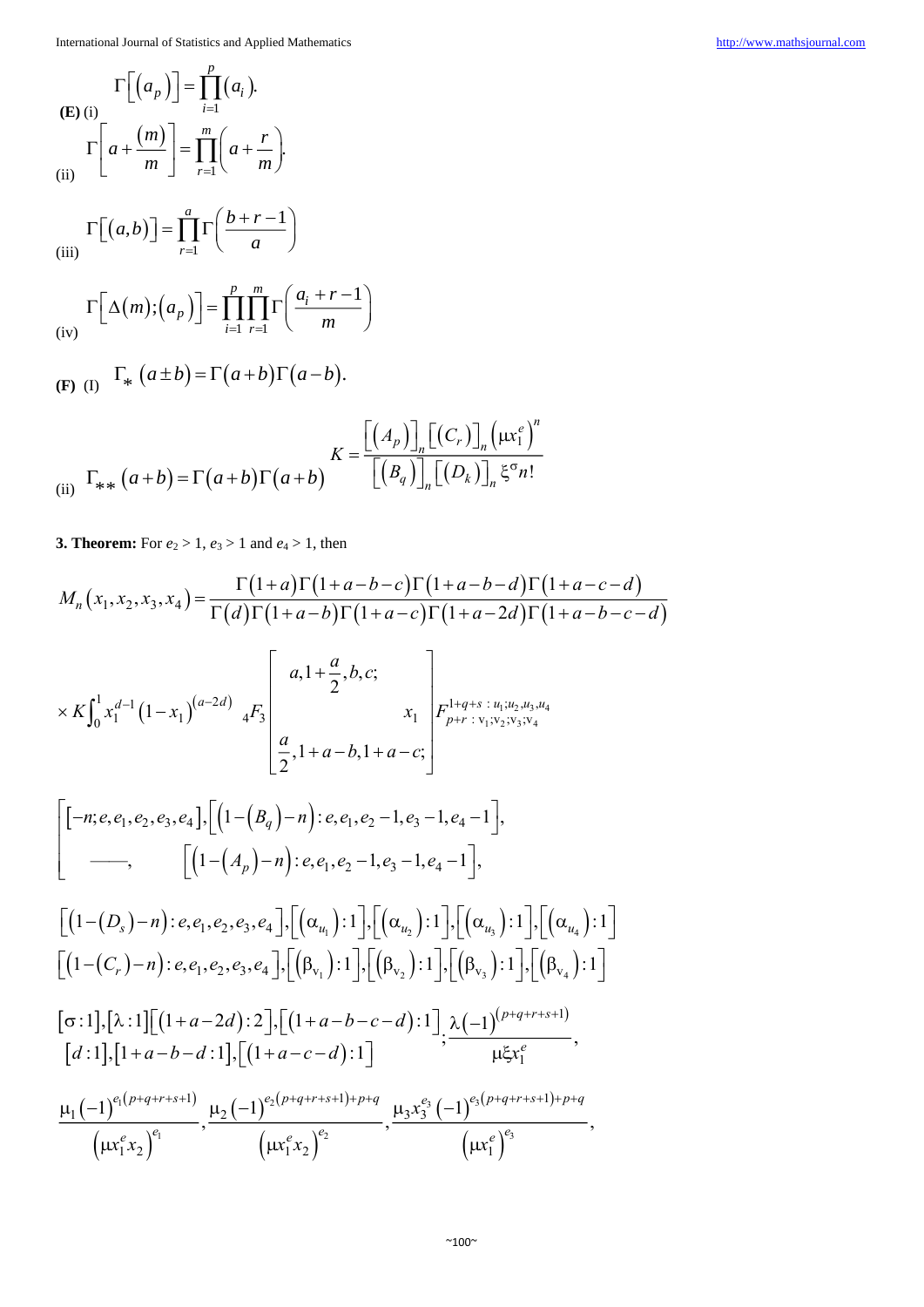$$
\frac{\mu_{4}x_{4}^{e_{4}}(-1)^{e_{4}(p+q+r+s+1)+p+q}}{\left(\mu x_{1}^{e}\right)^{e_{4}}}\Bigg]dx
$$

**Proof:** we have

 1 1 2 1 1 1 4 3 1 <sup>0</sup> ,1 , , ; 2 1 ,1 ,1 ; 2 *d a d a a b c I x x F x a a b a c* 1 1 1 1 2 2 1 1 2 2 3 3 1 2 4 3 1 1 2 2 3 3 4 4 1 2 3 4 1 1 2 2 3 3 4 4 1 1 1 0 0 0 0 0 1 1 1 *n h n h e h n h e h e h n h e h e h e h <sup>n</sup> e e e <sup>e</sup> p n h e h e h e h e h h h h h h <sup>q</sup> n h e h e h e h e h A B* 1 2 3 1 1 2 2 3 3 4 4 <sup>123</sup> 1 2 3 1 1 2 2 3 3 4 4 <sup>123</sup> v v v *r u u u n h e h e h e h e h h h h <sup>s</sup> n h e h e h e h e h h h h C D* 3 4 1 2 4 3 3 <sup>4</sup> <sup>1</sup> 4 1 1 2 2 4 4 1 1 2 3 3 4 4 +v 1 2 2 3 4 ! ! ! ! ! *h h h h h e e g <sup>u</sup> h h <sup>h</sup> h e h e h h x x h h h x h h* 1 1 2 2 3 3 4 4 1 1 1 1 1 1 1 2 1 1 2 2 3 3 4 4 1 2 1 ! 1 1 *n h e h e h e h e h e h h h h h x a d a b c d dx n h e h e h e h e h d a b d a c d* 1 1 <sup>1</sup> <sup>1</sup> 2 2 1 1 4 3 1 <sup>0</sup> ,1 , , ; 2 1 ,1 ,1 ; 2 *d h a d h a a b c x x F x a a b a c* 1 1 1 1 2 2 1 1 2 2 3 3 1 2 4 3 1 1 2 2 3 3 4 4 1 2 3 4 1 1 2 2 3 3 4 4 1 1 1 0 0 0 0 0 1 1 1 *n h n h e h n h e h e h n h e h e h e h <sup>n</sup> e e e <sup>e</sup> p n h e h e h e h e h h h h h h <sup>q</sup> n h e h e h e h e h A B* 1 2 3 1 1 2 2 3 3 4 4 <sup>123</sup> 1 2 3 1 1 2 2 3 3 4 4 <sup>123</sup> v v v *r u u u n h e h e h e h e h h h h <sup>s</sup> n h e h e h e h e h h h h C D*

(3.1)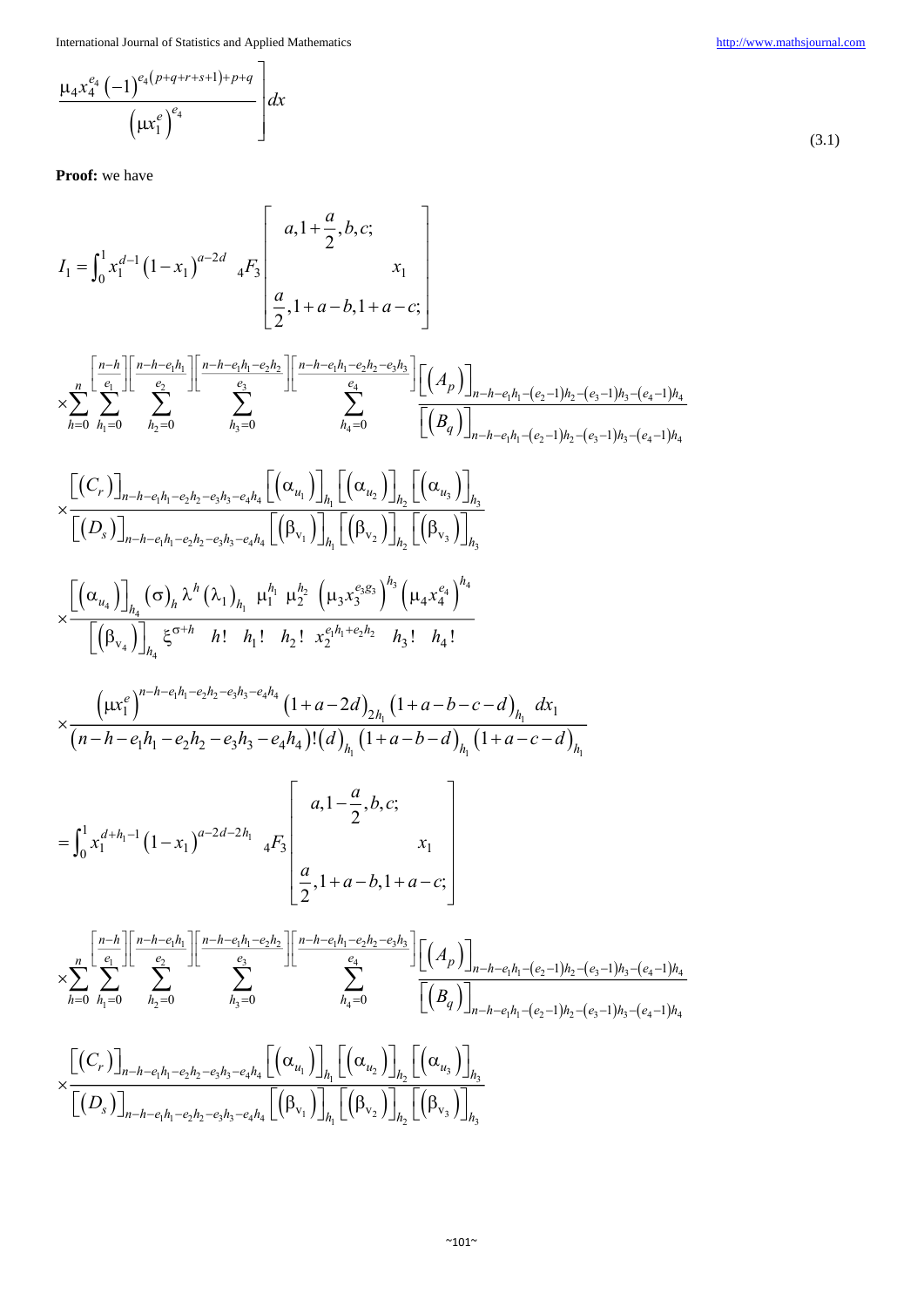$$
\begin{split} &\times \frac{\left[ \left( \alpha_{i_{0}} \right) \right]_{h_{1}} \left( \sigma \right)_{h_{1}} \chi^h \left( \lambda_{1} \right)_{h_{1}} \mu_{1}^{h_{1}} \mu_{2}^{h_{2}} \left( \mu_{3} x_{3}^{e_{3} h_{1}} \right)_{h_{2}} \left( \mu_{4} x_{4}^{e_{4}} \right)_{h_{1}} \\ &\times \frac{\left( \left( \mu x_{1}^{e} \right) \right)_{h_{1}} \xi^{\sigma+h} - \left( \mu h_{1}^{e} \right) \left( \mu h_{2}^{e} \right) \left( \mu h_{3}^{e} \right)_{h_{1}} \left( \mu h_{2}^{e} \right)_{h_{2}} \left( \mu h_{3}^{e} \right)_{h_{1}} }{ \left( \mu - h - e_{1} h_{1} - e_{2} h_{2} - e_{2} h_{3} - e_{3} h_{3} \right) \left( d \right)_{h_{1}} \left( 1 + a - b - c - d \right)_{h_{1}} \left( 1 + a - c - d \right)_{h_{1}} \\ &\times \frac{\pi}{h_{1}} \sum_{h_{1}=0}^{a - b_{1}} \sum_{h_{2}=0}^{a - b_{1}} \sum_{h_{1}=0}^{a - b_{1}} \sum_{h_{1}=0}^{a - b_{1} b_{1} - e_{2} h_{2} - e_{2} h_{2}} \left[ \left( \mu_{2} \right) \right]_{h_{1}+a - b - d_{1}} \left( \mu_{2} - \mu_{2} \right)_{h_{2} - (c_{2}-1) h_{2} - (c_{2}-1) h_{1}} \\ &\times \sum_{h=0}^{a - b_{1}} \sum_{h_{1}=0}^{a - b_{1}} \sum_{h_{2}=0}^{a - b_{1}} \sum_{h_{1}=0}^{a - b_{1} b_{1} - e_{2} h_{1}} \sum_{h_{1}=0}^{a - b_{1} b_{1} - e_{2} h_{1}} \left[ \left( \mu h_{1} \right) \right]_{h_{1}} \left[ \left( \mu h_{2} \right) \right]_{h_{1}} \left[ \left( \mu h_{2} \right) \right]_{h_{1}} \left[ \left( \mu h_{2} \right) \right]_{h_{2}} \\ &\times \left[ \left( \mu_{
$$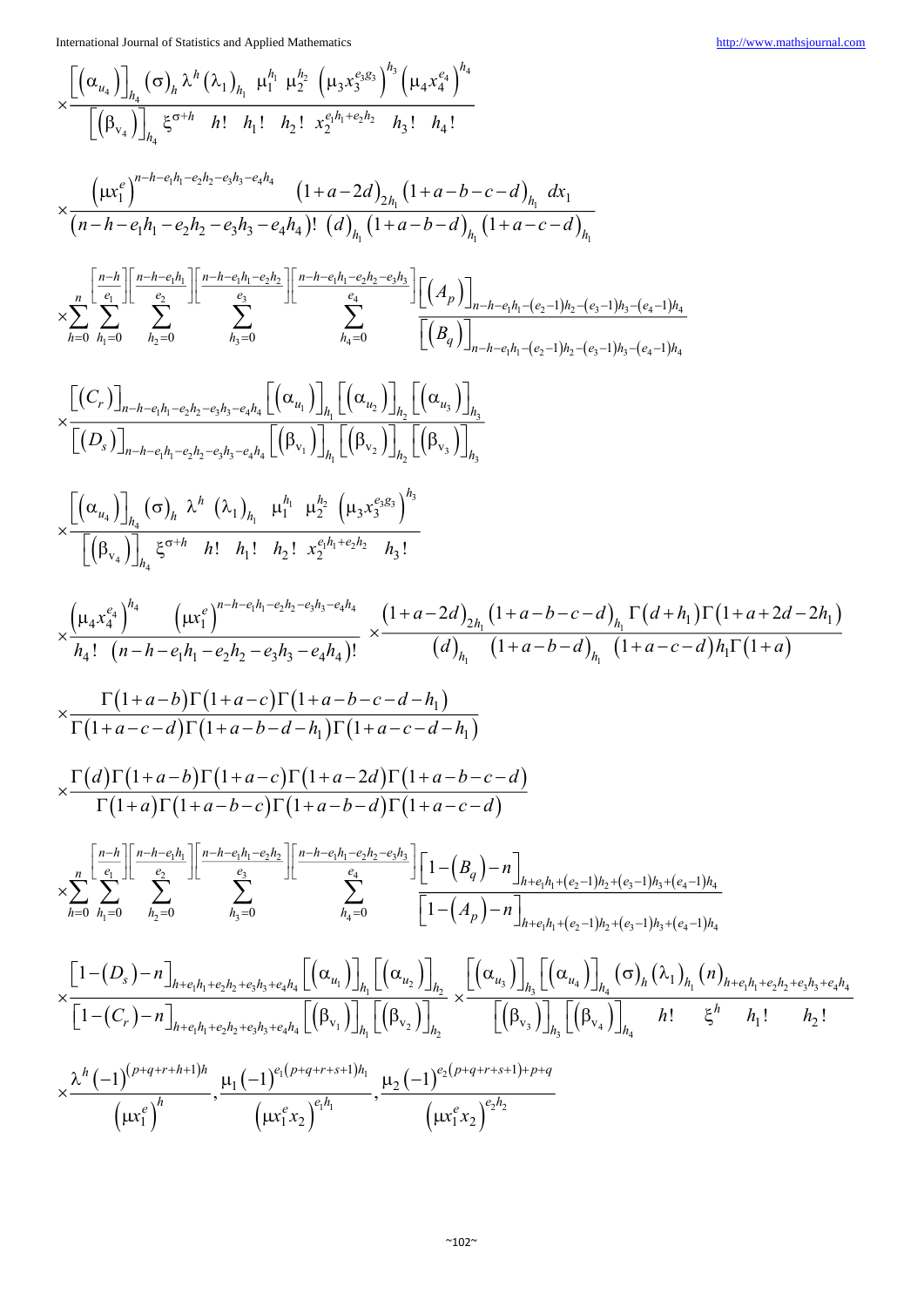$$
\frac{\left(\mu_{3} x_{3}^{e_{3}}\right)^{h_{3}} (-1)^{\left\{e_{3}\left(p+q+r+s+1\right)+p+q\right\}h_{3}}}{\left(\mu x_{1}^{e} x_{2}\right)^{h_{3}e_{3}}}, \frac{\left(\mu_{4} x_{4}^{e_{4}}\right)^{h_{4}} (-1)^{\left\{e_{4}\left(p+q+r+s+1\right)+p+q\right\}h_{4}}}{\left(\mu x_{1}^{e} x_{2}\right)^{e_{4}h_{4}}}
$$
\n(3.2)

The single terminating factor makes all summation in (3.2) runs up to  $\Box$ .

$$
= K \frac{\Gamma(d)\Gamma(1+a-b)\Gamma(1+a-c)\Gamma(1+a-2d)\Gamma(1+a-b-c-d)}{\Gamma(1+a)\Gamma(1-a-b-c)\Gamma(1+a-b-d)\Gamma(1+a-c-d)} \times \sum_{h,h_1,h_2,h_3,h_4=0}^{\infty} \frac{\left[1-(B_q)-n\right]_{h+e_1h_1+(e_2-1)h_2+(e_3-1)h_3+(e_4-1)h_4}\left[1-(D_s)-n\right]_{h+e_1h_1+e_2h_2+e_3h_3+e_4h_4}\left[\left(\alpha_{u_1}\right)\right]_{h_1}}{\left(h_1h_1h_2,h_3,h_4=0\left[1-(A_p)-n\right]_{h+e_1h_1+(e_2-1)h_2+(e_3-1)h_3+(e_4-1)h_4}\left[1-(C_r)-n\right]_{h+e_1h_1+e_2h_2+e_3h_3+e_4h_4}\left[\left(\beta_{v_1}\right)\right]_{h_1}}\right]}{\times \frac{\left[\left(\alpha_{u_2}\right)\right]_{h_2}\left[\left(\alpha_{u_3}\right)\right]_{h_3}\left[\left(\alpha_{u_4}\right)\right]_{h_4}\left(\sigma\right)_{h_1}\left(\lambda_1\right)_{h_1}}{h_1\left(h_2\left(h_3\right)\right)_{h_3}\left[\left(\beta_{v_4}\right)\right]_{h_4}h_1\left(h_1\right)h_2} \times \frac{(-n)_{h+e_1h_1+e_2h_2+e_3h_3+e_4h_4}\lambda^h(-1)^{(p+q+r+s+1)h}\mu_1(-1)^{e_1(p+q+r+s+1)h_1}}{\left(\mu x_1^e\right)^h}\left(\mu x_1^e\lambda_2\right)^{e_2h_2} \times \frac{\mu_2(-1)^{\{e_2(p+q+r+s+1)+p+q\}h_2}}{\left(\mu x_1^e\lambda_2\right)^{e_2h_2}}\left(\mu x_1^e\lambda_2\right)^{h_3}\left(\mu x_1^e\lambda_2\right)^{h_3} \times \frac{\left(\mu x_1^e\lambda_2^e\right)^{h_4}\left(\mu x_1^e\lambda_2^e\right)^{h_4}}{\left(\mu x_1^e\lambda_2\
$$

*M*  $(x_1, x_2, x_3, x_4)$ 

The above result is obtained on using the result (q)

$$
\int_0^1 x^{d-1} (1-x)^{a-2d} \, dF_3 \left[ \begin{array}{c} a, 1+\frac{a}{2}, b, c; \\ x \end{array} \right] dx
$$

$$
= \frac{\Gamma(d)\Gamma(1+a-2d)\Gamma(1+a-b)\Gamma(1+a-c)}{\Gamma(1+a)\Gamma(1+a-b-c)\Gamma(1+a-b-d)\Gamma(1+a-c-d)}
$$

 $(1+a)\Gamma(1+a-b-d)\Gamma(1+a-b-d)\Gamma(1+a-c-d)$ 

 $a \Gamma(1+a-b-d) \Gamma(1+a-b-d) \Gamma(1+a-c-d)$ 

 $(1+a)\Gamma(1+a-b-d)\Gamma(1+a-b-d)\Gamma(1+a-c-d)$   $\Gamma(1+a-c-d)$ 

Provided *Re* (*d*), *Re* (*a*–2*d*) > –1 and *Re* (*b* + *c* + *d* –*a*) > –1.

## **4. Particular Cases of (3.1)**

Separating the term corresponding to  $h_2 = 0 = h_3 = h_4 \Rightarrow x_3 = 0 = x_4$  in (3.1) we obtain a number of results on specializing the remaining parameters:

(i) If we put 
$$
p = 0 = q = r = s = u_1 = \lambda_1 = h
$$
;  $\mu_1 = -1 = \sigma = \lambda = 1 = v_1 = e = \mu = h_1 = \xi$ ;  $B_1 = 1 + \alpha$ ;  $x_1 = \frac{1}{y}$  we get

$$
L_n^{\alpha}(y) = \frac{\Gamma(1+a)\Gamma(1+a-b-c)\Gamma(1+a-b-d)\Gamma(1+a-c-d)(1+\alpha)}{\Gamma(d)\Gamma(1+a-b)\Gamma(1+a-c)\Gamma(1+a-2d)\Gamma(1+a-b-c-d)n!y^n}
$$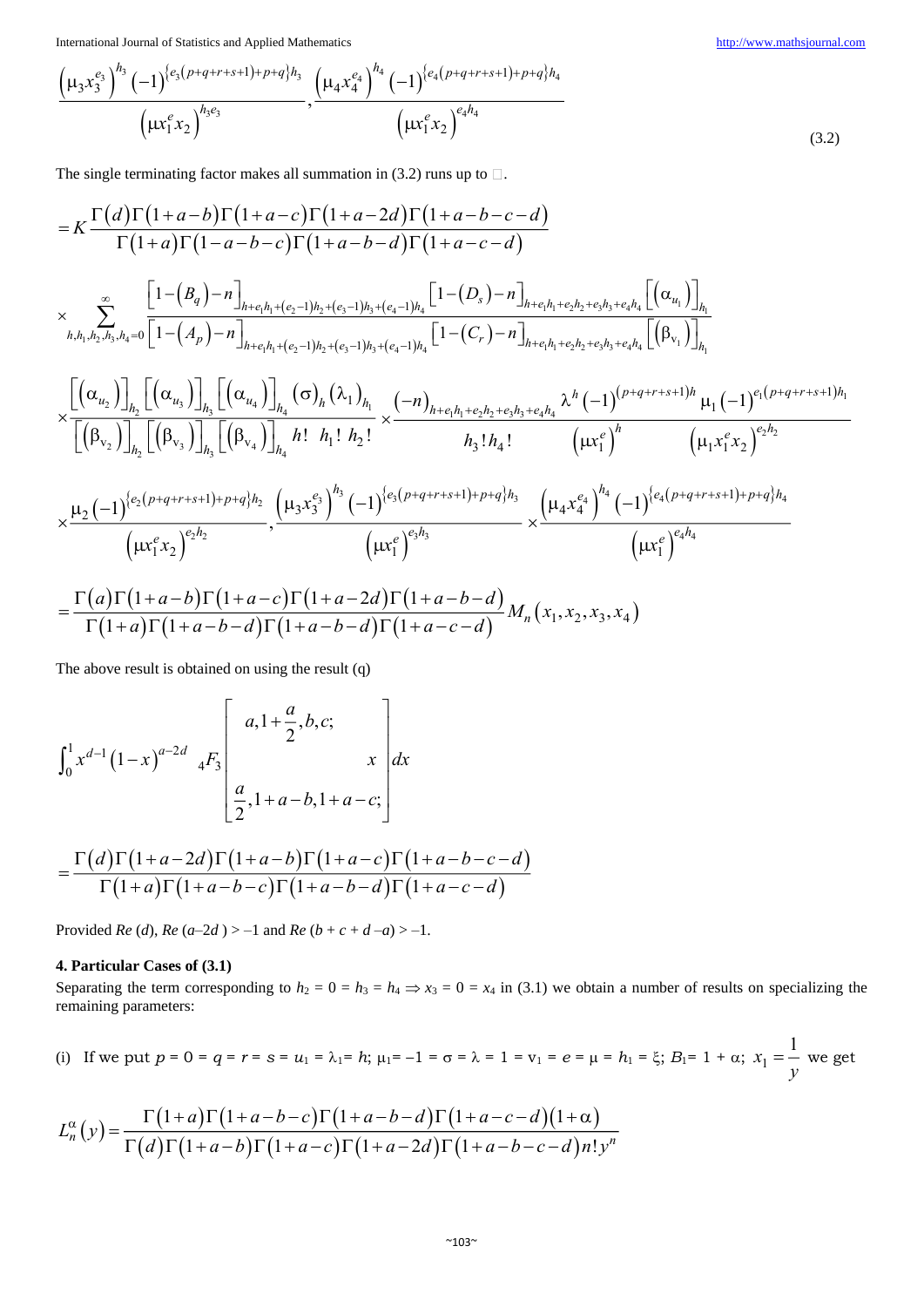$$
\times \int_0^1 x_1^{d-1} (1-x_1)^{a-2d} {}_{4}F_3 \begin{bmatrix} a, 1+\frac{a}{2}, b, c; \\ x_1 \\ \frac{a}{2}, 1+a-b, 1+a-c; \end{bmatrix}
$$
  
\n
$$
\times F \begin{bmatrix} -n, (1+a-2d; 2), (1+a-b-c-d; 1); \\ 1+\alpha, (d; 1), (1+a-b-d; 1), (1+a-c-d; 1); \end{bmatrix} dx_1
$$

(ii) For  $p = 0 = q = r = u_1 = h = \lambda_1$ ;  $\lambda = 1 = \sigma = s = v_1 = e = \xi = x_2$ ;  $\mu = \frac{1}{2} = \mu_1$ 1  $\frac{1}{2} = \mu_1; \ \ B_1 = \frac{1}{2} = D_1$ 1 2  $B_1 = -D$ and  $\frac{x}{1} = \frac{x}{x+1}$ 1 1  $x_1 = \frac{x}{x}$ *x*

 $\begin{bmatrix} a & a \\ a & b \end{bmatrix}$ 

$$
T_n(x) = \frac{\Gamma(1+a)\Gamma(1+a-b-c)\Gamma(1+a-b-d)(1+a-c-d)\left(\frac{x-1}{2}\right)^n}{\Gamma(d)\Gamma(1+a-b)\Gamma(1+a-c)\Gamma(1+a-2d)\Gamma(1+a-b-c-d)n!}
$$

$$
\times \frac{1}{\left(\frac{1}{2}\right)_n (x+1)^n} \int_0^1 x_1^{d-1} (1-x_1)^{a-2d} \, dF_3\left[\begin{array}{c} a, 1+\frac{a}{2}, b, c; \\ \frac{a}{2}, 1+a-b; 1+a-c; \end{array}\right]
$$

$$
\times F\left[\begin{array}{c}-n,\frac{1}{2}-n,(1+a-2d;2),(1+a-b-c-d;1)\\ \times F\left[\begin{array}{c}\frac{x-1}{x+1}\end{array}\right]_{\text{d}x_{1}}\end{array}\right]
$$

(iii) On making the substitution  $p = 0 = q = u_1 = h = \lambda_1 = r$ ;  $\lambda = 1 = \sigma = \xi = s = v_1 = e = x_2 = \mu$ ;

$$
\mu = \frac{1}{2} = \mu_1;
$$
  $B_1 = \frac{3}{2} = D_1 \frac{x-1}{x+1}$ 

Instead of *x*, we arrive at

$$
\bigcup_{n}(x) = \frac{\Gamma(1+a)\Gamma(1+a-b-c)\Gamma(1+a-b-d)\Gamma(1+a-c-d)}{\Gamma d \Gamma(1+a-b)\Gamma(1+a-c)\Gamma(1+a-2d)\Gamma(1+a-b-c-d)}
$$

$$
\times \frac{\left(\frac{x-1}{2}\right)^n}{\left(x+1\right)^n \left(\frac{3}{2}\right)_n n!} \int_0^0 x_1^{d-1} \left(1-x\right)^{a-2d} \left(4F_3 \left(x+1\right)^n \left(\frac{3}{2}\right)^n \right) dx
$$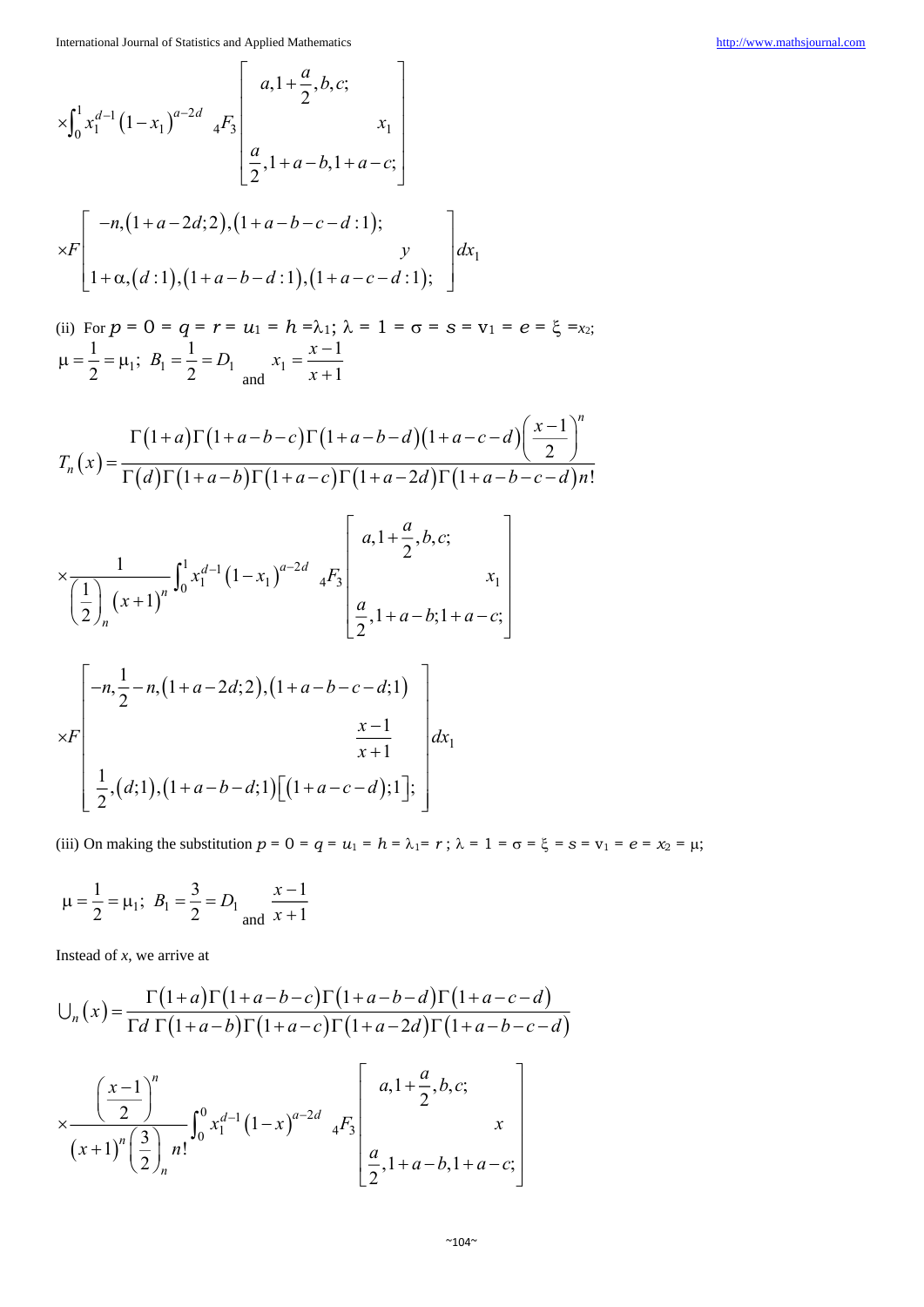$$
\times F\left[\begin{array}{c} -n, \frac{1}{2} - n, (1+a-2d; 2), (1+a-b-c-d; 1); \\ \times F\left[\begin{array}{c} x+1 \\ \frac{3}{2}, (d; 1), (1+a-b-d; 1), (1+a-c-d; 1); \end{array}\right] dx_1\right]
$$

(iv) On taking  $p = 0 = q = u_1 = r = h = \lambda_1$ ;  $v_1 = 1 = s = e = e_1 = \lambda = \sigma = \xi$ ;

$$
\mu = \frac{1}{2} = \mu_1;
$$
  
\n $D_1 = 1 + \beta; \beta_1 = 1 + \alpha \text{ and } \frac{x+1}{x-1}, \text{ we have}$ 

$$
P_n^{(\alpha,\beta)}(x) = \frac{\Gamma(1+a)\Gamma(1+a-b-c)\Gamma(1+a-b-d)\Gamma(1+a-c-d)(1+\alpha)^n}{\Gamma(d)\Gamma(1+a-b)\Gamma(1+a-c)\Gamma(1+a-2d)\Gamma(1+a-b-c-d)n!}
$$

$$
\times \left(\frac{x+1}{2}\right)^n \int_0^1 x_1^{d-1} (1-x_1)^{a-2d} \Bigg\{ x_1 + \frac{a}{2}, b, c; \Bigg\} \Bigg[ \frac{a}{2}, 1 + a - b, 1 + a - c; \Bigg] \Bigg[ -n, -\beta - n, (1 + a - 2d; 2), (1 + a - b - c - d; 1), \Bigg]
$$

$$
\times F\left[\begin{array}{c} x-1 \\ x+1 \\ 1+\alpha,(d:1),(1+a-b-d;1)(1+a-c-d;1); \end{array}\right]dx_1
$$

(v) On Putting  $p = 0 = q = r = u_1 = \lambda_1 = h$ ;  $v_1 = 1 = s = e = e_1 = \lambda = \sigma$ ;  $D_1 = 1 + \alpha$ ,  $\beta_1 = 1 + \beta$ ,

$$
\mu = \frac{1}{2} = \mu_1
$$
 and  $x_1 = \frac{x-1}{x+1}$ ,

We achieve

$$
P_n^{(\alpha,\beta)}(x) = \frac{\Gamma(1+a)\Gamma(1+a-b-c)\Gamma(1+a-b-d)\Gamma(1+a-c-d)(1+\beta)_n}{\Gamma(d)\Gamma(1+a-b)\Gamma(1+a-c)\Gamma(1+a-2d)\Gamma(1+a-b-c-d)}
$$
  

$$
\times \left(\frac{x-1}{2}\right)^n \int_0^1 x_1^{d-1} (1-x)^{a-2d} {}_{4}F_3\left[\begin{array}{c} a, 1+\frac{a}{2}, b, c; \\ x_1 \\ \frac{a}{2}, 1+a-c, 1+a-c; \end{array}\right]
$$
  

$$
\times F\left[\begin{array}{c} -n, -\alpha-n, (1-a-2d; 2), (1+a-b-c-d; 1), \\ 1+\beta, (d; 1), (1+a-b-d; 1), (1+a-c-d; 1); \end{array}\right] dx_1
$$